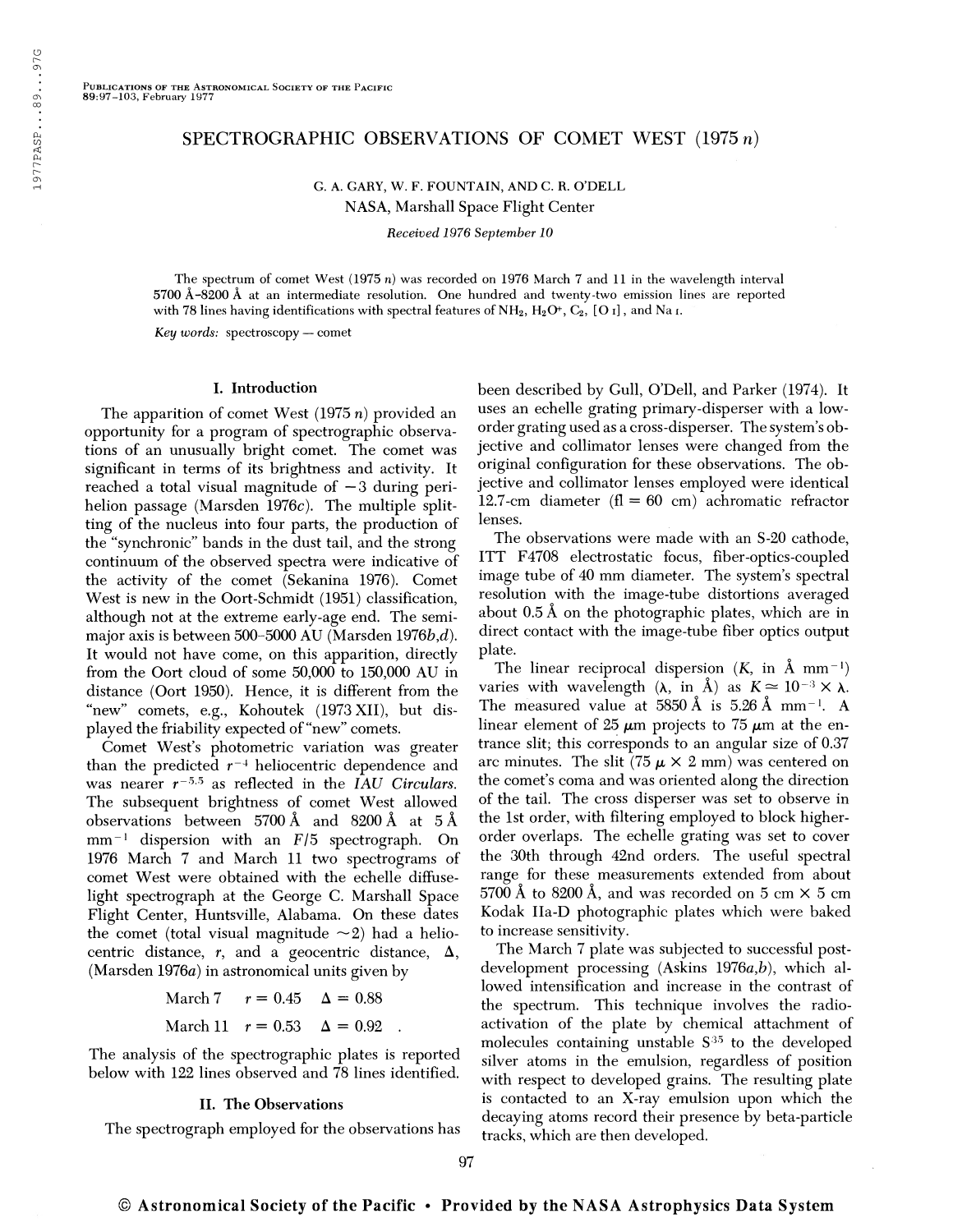#### III. Measurements

The spectral range recorded on the photographic plates was determined by the tilt of the gratings and the size of the image tube in the focal plane of the camera and the resultant spectral data was not contiguous through the spectral range covered. Table I gives the approximate minimum and maximum wavelength per echelle order for both observations.

An empirical procedure for determination of the cometary wavelength provided an efficient method which accounted for nonlinear distortion of the image tube and allowed identification of low-contrast features. Each echelle order, photographically enlarged to about 12 times the scale of the original cometary spectrum, together with its neon comparison lines, was cross-calibrated graphically with a solar spectrum of the same order, grating settings, and comparison lines. Wavelength identifications of solar spectral features were plotted as a function of position on the enlarged spectrum. The corresponding cometary spectrum was vertically displaced from the solar spectrum in order that the position-wavelength function that was generated could be used to determine the wavelength of cometary features.

The resulting wavelength calibrations have uncertainties of approximately  $\pm 0.75$  Å; however, for identification purposes, the value of  $\pm$  1.5 Å was assumed because of the difficulty in certain regions to determine an interpolation or extrapolation value. The wavelength determinations of the original plates of March 11 and the intensification plate of March 7

TABLE I

were carried out for all features appearing on the continuum of the cometary spectra. Table II contains the wavelengths measured from the March 7 intensified plate and the March 11 original plate adjusted for Doppler shift due to the geocentric radial velocity of the comet, along with possible atomic and molecular identifications. Due to the low contrast resulting from the strength of the reflection continuum of comet West, the reality of many weak features initially measured were in doubt. We selected from this original group only those lines that were quite strong or that had wavelength correlations between the two plates, and those having good correlations with features of the  $NH<sub>2</sub>$  laboratory spectrum. Therefore, the credence of the reported spectral lines in Table II is probably quite good. The identifications are based on Richter (1963), Dressler and Ramsay (1959), Chamberlain (1961), Moore (1959), Greenstein and Arpigny (1962), Woszczyk (1962), Pearse and Gaydon (1963), Davis and Phillips (1963), Phillips and Davis (1968), Wehinger et al. (1974), Dossin et al. (1961), Fehrenbach and Arpigny (1973), Wyckoff and Wehinger (1976), Arpigny (1965), O'Dell (1971), Phillips (1948), Ballik and Ramsay (1963), Kohoutek and Rahe (1976), Herzberg (1939,1966), Herzberg and Ramsay (1955).

Unfortunately, the variation in response across each spectrum prevented the determination of intensity data for the emission lines that were identified. Each echelle order has a wide variation in blaze efficiency across a few hundred angstroms wavelength interval.

# TABLE II

#### COMETARY EMISSION FEATURES

| SPECTRAL REGIONS MEASURED       |           |       |           | $\circ$<br>$\lambda$ Observed (A) | ${\bf Identities}$                                                                       |
|---------------------------------|-----------|-------|-----------|-----------------------------------|------------------------------------------------------------------------------------------|
|                                 |           |       |           | 5712.5                            |                                                                                          |
| March 7 Plate<br>March 11 Plate |           |       |           | 5720.6                            | $NH_2$ (0.6)(0,10,0) 3 <sub>12</sub> -3 <sub>22</sub> , 2 <sub>12</sub> -2 <sub>20</sub> |
| Order                           | Range (A) | Order | Range(A)  |                                   |                                                                                          |
|                                 | 5810-5915 | 42    | 5660-5800 | 5731.4                            | $\rm NH_2$ $(1.7)(0,10,0)$ $1_10\mbox{-} 2_{20},$<br>$1_11\mbox{-} 2_{21}$               |
| 41                              |           |       |           | 5740.8                            | $NH_2$ (1.3)(0,10,0) 2 <sub>12</sub> -3 <sub>22</sub> , 2 <sub>11</sub> -3 <sub>21</sub> |
| 40                              | 5945-6070 | 41    | 5780-5925 | 5815.1                            |                                                                                          |
| 39                              | 6095-6230 | 40    | 5920-6090 |                                   |                                                                                          |
| 38                              | 6255-6410 | 39    | 6070-6250 | 5827.9                            | $H_20^+$ (6.7)(9-0) $2_{21}$ -1 <sub>11</sub>                                            |
|                                 |           |       |           | 5882.6                            |                                                                                          |
| 37                              | 6440-6615 | 38    | 6245-6430 | 5889.9                            | NaI $D_2$ (0.0)                                                                          |
| 36                              | 6600-6810 | 37    | 6425-6610 |                                   |                                                                                          |
| 35                              | 6800-7020 | 36    | 6590-6790 | 5896.3                            | NaI $D_1$ (5.9)                                                                          |
|                                 |           |       |           | 5925.1                            | $NH_2(6.3)$ Em                                                                           |
| 34                              | 7010-7220 | 35    | 6808-6990 | 5947.6                            |                                                                                          |
| 33                              | 7235-7460 | 34    | 7024-7245 |                                   |                                                                                          |
| 32                              | 7470-7680 | 33    | 7240-7440 | 5956.5                            | $NH_2(5.6)$ Em                                                                           |
| 31                              |           | 32    | 7480-7680 | 5959.0                            | $NH_2$ (8.9)(0,9,0) 7 <sub>07</sub> -615;                                                |
|                                 | 7735-7930 |       |           |                                   | $C_2$ (8.7)(4,6) head                                                                    |
| 30                              | 8000-8220 | 31    | 7745-7950 | 5976.5                            | NH <sub>2</sub> $(6.5)(0.9.0)$ $5_{05}$ - $5_{15}$                                       |
|                                 |           | 30    | 8000-8130 |                                   | $1_{10} - 1_{11}$ ; (6.8) Em                                                             |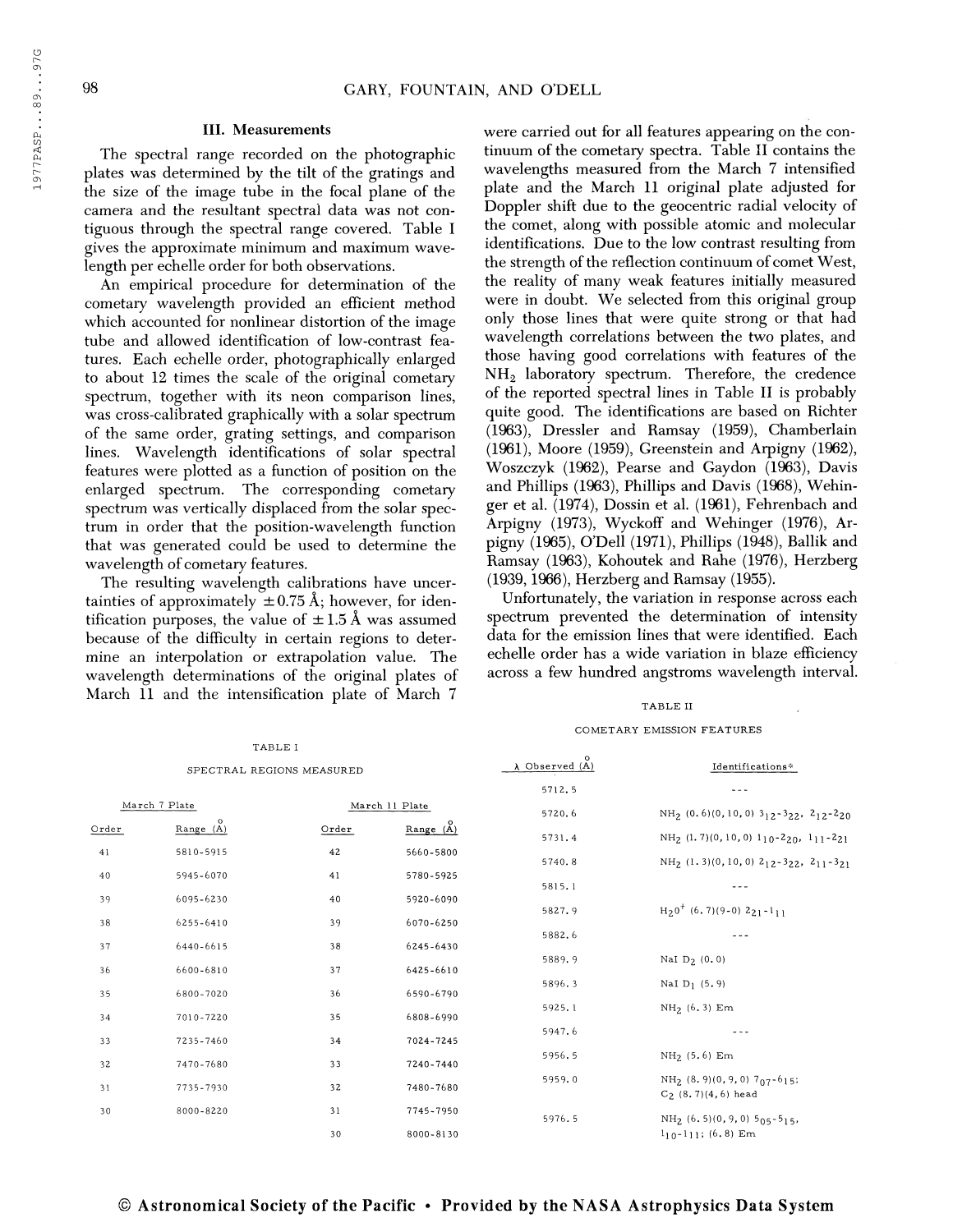# OBSERVATIONS OF COMET WEST 99

# TABLE II (Continued) TABLE II (Continued)

| $\lambda$ Observed $(A)$ | Identifications*                                                                                                                | $\lambda$ Observed $(\tilde{A})$ | Identifications*                                                                                                       |
|--------------------------|---------------------------------------------------------------------------------------------------------------------------------|----------------------------------|------------------------------------------------------------------------------------------------------------------------|
| 5978.4                   | $\mathrm{NH}_2$ (7.2)(0, 9, 0) 303-313, 404-414;<br>$(7.3)$ 3 <sub>03</sub> -3 <sub>12</sub> , 4 <sub>04</sub> -4 <sub>14</sub> | 6336.4                           |                                                                                                                        |
| 5986.3                   | $NH2$ (6.5)(7.4)(0,9,0) 625-515                                                                                                 | 6346.9                           | $NH_2$ (5.4)(6.4)(0,8,0) 2 <sub>11</sub> -3 <sub>21</sub>                                                              |
| 5990.5                   |                                                                                                                                 | 6348.5                           | $- - -$                                                                                                                |
| 5995.6                   | $NH_2$ (5.0)(0,9,0) $1_{01} - 2_{11}$                                                                                           | 6351.6                           |                                                                                                                        |
| 6002.9                   | $\sim$ $\sim$ $\sim$                                                                                                            | 6353.5                           | $NH_2(4.6)$ Em; C0 <sup>+</sup> (4.) R <sub>1</sub> ?                                                                  |
| 6007.6                   | NH <sub>2</sub> $(7.0)(0, 9, 0)$ $2_{02} - 3_{12}$                                                                              | 6355.3                           | NH <sub>2</sub> (5.5)(0, 9, 0) $3_{12}$ -4 <sub>23</sub> ; NH <sub>2</sub> (5.0) Em;<br>CN $(5.1) Q_1$                 |
| 6044.6                   | $NH_2$ (5.8)(0,9,0) 5 <sub>05</sub> -6 <sub>15</sub>                                                                            | 6362.5                           | [OI] (3.9)                                                                                                             |
| 6045.9                   | $NH_2$ (6.5)(0,9,0) $5_{05}$ -6 <sub>15</sub>                                                                                   | 6364.0                           | $NH_2$ (3.8) Em?                                                                                                       |
| 6121.8                   | $C_2$ (2.2)(1,3) head; NH <sub>2</sub> (1.1)<br>$(0, 9, 0)$ $423 - 533$                                                         | 6461.3                           |                                                                                                                        |
| 6133.5                   | $NH_2$ (3.4)(4.0)(0,9,0) 5 <sub>24</sub> -6 <sub>34</sub>                                                                       | 6468.7                           | ---                                                                                                                    |
| 6135.2                   | $H20+$ (4.7)(8-0) 3 <sub>12</sub> -2 <sub>02</sub>                                                                              | 6473.9                           | $- - -$                                                                                                                |
| 6140.0                   | $H_2 0^+$ (0.5)(8-0) 2 <sub>11</sub> -0 <sub>01</sub>                                                                           | 6476.2                           | $NH_2$ (7.0) Em                                                                                                        |
| 6141.1                   | $H_20^+$ (0.9)(8-0) 2 <sub>11</sub> -0 <sub>01</sub>                                                                            | 6480.5                           | $C_2$ (0.5)(5,8) head; NH <sub>2</sub> (0.7) Em                                                                        |
| 6150.8                   | $\frac{1}{2}$                                                                                                                   | 6483.0                           | $NH_2(3.0)$ Em                                                                                                         |
| 6156.6                   | OI (7.0) (Sky?)                                                                                                                 | 6485.9                           | - - -                                                                                                                  |
| 6158.5                   | $H20+$ (8.6)(8.7)(8-0) 2 <sub>12</sub> -2 <sub>02</sub>                                                                         | 6486.8                           | $- - -$                                                                                                                |
| 6175.2                   |                                                                                                                                 | 6493.7                           | CN $(4.1)(6, 2)$ R <sub>1</sub>                                                                                        |
| 6177.2                   |                                                                                                                                 | 6494.6                           | $NH_2(4.3)(4.6)$ Em                                                                                                    |
| 6198.7                   | $NH_2$ (9.5) Em?; $H_2$ 0 <sup>+</sup> (8.8)(8-0)                                                                               | 6495.8                           | $NH_2$ (5.3) Em                                                                                                        |
|                          | $1_{10} - 2_{20}$                                                                                                               | 6497.3                           | --- 1                                                                                                                  |
| 6261.8                   | $\mathrm{NH}_2$ $(2,1)$ $\mathrm{Em}$                                                                                           | 6497.7                           | ---                                                                                                                    |
| 6263.5                   | $NH_2$ (3.2) Em                                                                                                                 | 6499.2                           | $- - -$                                                                                                                |
| 6271.5                   | $\sim$ $\sim$ $\sim$                                                                                                            | 6501.5                           | $NH_2$ (1.7)(0,8,0) 532-5 <sub>42</sub> , 4 <sub>32</sub> -4 <sub>40</sub>                                             |
| 6275.0                   | NH <sub>2</sub> (4.3)(6.0)(0,8,0) 3 <sub>12</sub> -2 <sub>02</sub>                                                              | 6502.6                           | CN $(2, 3)(6, 2)$ Q <sub>1</sub>                                                                                       |
| 6284.3                   | NH <sub>2</sub> $(5.0)(0, 8, 0)$ $1_{10}$ -0 <sub>00</sub>                                                                      | 6517.8                           | $- - -$                                                                                                                |
| 6286.0                   | $NH_2(6, 2)(0, 8, 0) 1_{10} - 0_{00}$                                                                                           | 6526.4                           | NH <sub>2</sub> (7.3) Em; H <sub>2</sub> <sup>0+</sup> (5.2)(7-0) 3 <sub>03</sub> -2 <sub>11</sub>                     |
| 6290.3                   | $- - -$                                                                                                                         | 6549.0                           | $NH2$ (9.7) Em                                                                                                         |
| 6292.7                   | NH <sub>2</sub> $(2.4)(2.9)(0, 8, 0)$ $5_{14}$ -4 <sub>22</sub>                                                                 | 6556.4                           | ---                                                                                                                    |
| 6293.9                   | CN $(3, 7)(10, 5)$ R <sub>1</sub>                                                                                               | 6563.3                           | $H \propto (2.8); H_2 0^+ (2.8)(7-0) 1_{10} - 2_{11}$                                                                  |
| 6297.9                   | NH <sub>2</sub> $(7.6)(0, 8, 0)$ 3 <sub>12</sub> -3 <sub>20</sub>                                                               | 6577.7                           | $\text{H}_2\text{0}^+$ (6.8)(7.3)(7-0) 2 <sub>02</sub> -3 <sub>12</sub> ; $\text{H}_2\text{0}^+$<br>$(7.7)$ unassigned |
| 6299.7                   | $NH_2$ (8.7)(0,8,0) $2_{12}$ -2 <sub>02</sub> ; (9.5)(0,8,0)<br>$616 - 606$                                                     | 6592.6                           | $H_2^0 + (2.8)(7-0)303-413$                                                                                            |
| 6301.4                   | [OI] $(0.4)$ ; NH <sub>2</sub> $(0.1)(0.8,0)$ $6_{16}$ - $6_{06}$                                                               | 6593.9                           | NH <sub>2</sub> (4.3) Em; $H_2^00^+$ (3.3)(7-0) 3 <sub>21</sub> -3 <sub>13</sub> ;                                     |
| 6317.5                   | NH <sub>2</sub> $(7.9)(8.6)(0, 8, 0)$ 2 <sub>11</sub> -2 <sub>21</sub>                                                          |                                  | $\text{H}_2\text{O}^+$ (3.1)(7-0) 3 <sub>03</sub> -4 <sub>13</sub> ; $\text{H}_2\text{O}^+$ (3.5)                      |
| 6321.3                   | NH <sub>2</sub> (0.4)(0,8,0) $2_{12} - 2_{20}$ ; (0.6)(0.8)                                                                     |                                  | $(7.0)$ $4_{22}$ - $4_{14}$                                                                                            |
|                          | $(0, 8, 0)$ $3_{12} - 3_{22}$                                                                                                   | 6607.7                           | $NH_2$ (8.2) Em?                                                                                                       |
| 6322.3                   | $NH_2$ (2.4)(0,8,0) 312-3 <sub>22</sub>                                                                                         | 6610.5                           |                                                                                                                        |
| 6324.6                   | $\mathrm{NH}_2\ (4.1)(0,8,0)$ $4_{1\,3}$ - $4_{2\,3};$ $\mathrm{NH}_2\ (5.1)$ $\mathrm{Em}$                                     | 6614.5                           | $NH_2$ (4.2)(0,7,0) 7 <sub>07</sub> -7 <sub>17</sub>                                                                   |
| 6327.3                   | $NH_2$ (7.0)(7.2)(7.7)(0,8,0) $5_{14}$ -5 <sub>24</sub>                                                                         | 6615.9                           | $- - -$                                                                                                                |
| 6330.2                   | $NH_2$ (1.4)(0,8,0) 7 <sub>16</sub> -7 <sub>26</sub>                                                                            | 6641.1                           | $NH_2$ (0.8)(0,7,0) $1_{10}$ -2 <sub>11</sub>                                                                          |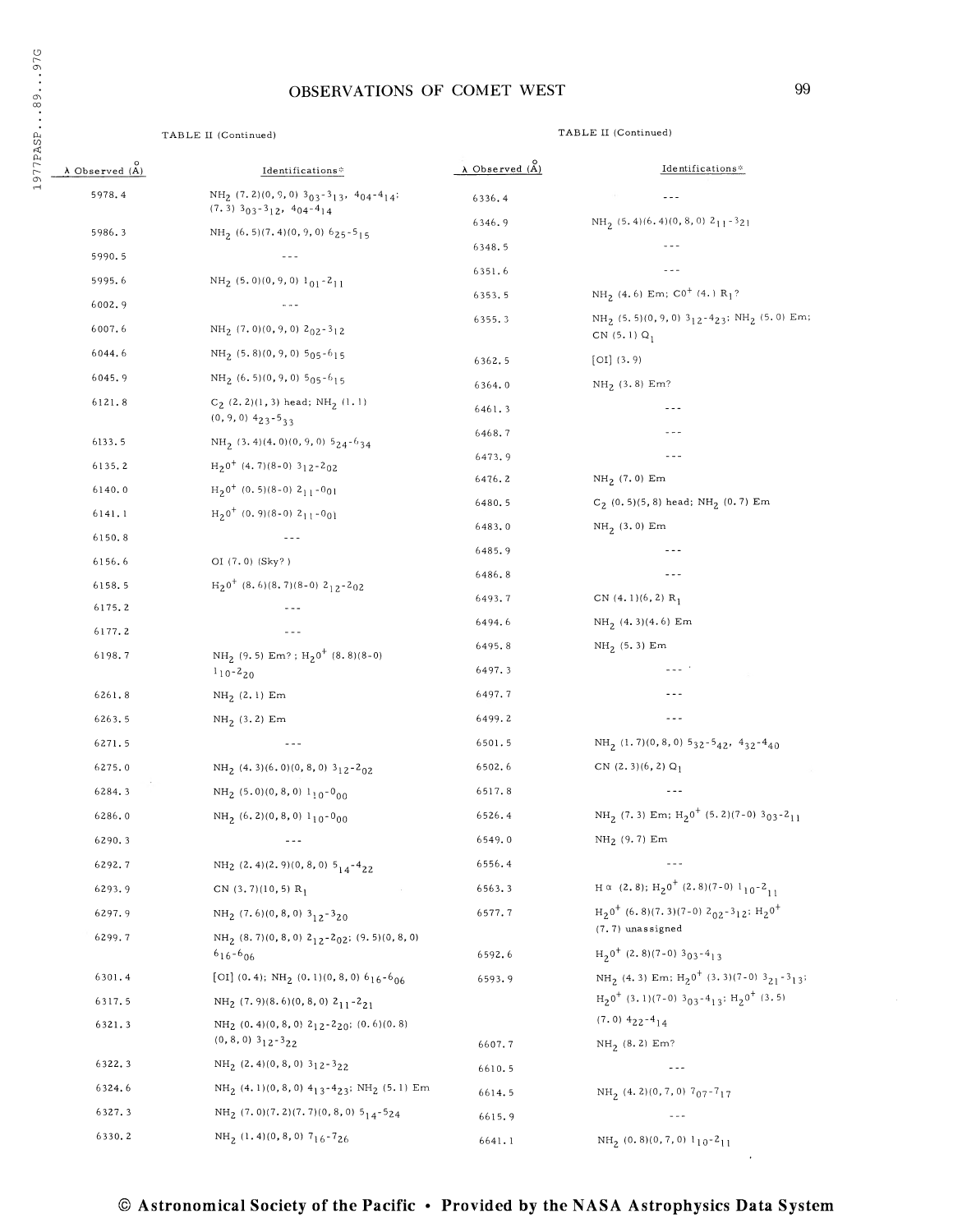TABLE II (Continued)

| Observed (A) | Identifications*                                                                                               |
|--------------|----------------------------------------------------------------------------------------------------------------|
| 6643.2       | ---                                                                                                            |
| 6648.5       | CN $(8.1)(7, 3)$ R <sub>1</sub>                                                                                |
| 6650.3       | $- - -$                                                                                                        |
| 6656.8       | NH <sub>2</sub> (5.7)(0,7,0) 2 <sub>02</sub> -3 <sub>12</sub> ; (6.0)<br>$(0, 7, 0)$ $3_{21}$ -2 <sub>11</sub> |
| 6657.3       | CN $(6.6)(7, 3)$ Q <sub>1</sub>                                                                                |
| 6662.3       |                                                                                                                |
| 6662.8       | ---                                                                                                            |
| 6663.7       | ---                                                                                                            |
| 6667.0       | ---                                                                                                            |
| 6670.3       | $NH_2(0.4)$ Em                                                                                                 |
| 6670.8       | $NH_2$ (1.0)(0,7,0) 3 <sub>21</sub> -3 <sub>13</sub>                                                           |
| 6673.3       | $NH_2(3.0)(0, 7, 0)$ 6 $25 - 533$                                                                              |
| 6681.2       | $NH_2$ (1.9)(0,7,0) $2_{21} - 2_{11}$                                                                          |
| 6720.9       |                                                                                                                |
| 6724.1       | $NH_2(4.2)$ Em                                                                                                 |
| 6741.3       | $NH_2(1.2)$ Em                                                                                                 |
| 6770.3       | ---                                                                                                            |
| 6783.8       |                                                                                                                |
| 6807.2       | $- - -$                                                                                                        |
| 6821.8       | - - -                                                                                                          |
| 6824.9       | - - -                                                                                                          |
| 7023.0       | $NH_2(3.7)(0.7,0)$ $2_{12} - 3_{22}$                                                                           |
| 7040.3       | $H_2^0$ <sup>+</sup> (0.7)(6-0) 1 <sub>10</sub> -2 <sub>20</sub>                                               |
| 7041.3       | $NH_2$ (1.7) Em?                                                                                               |
| 7054.5       | $H_2$ <sup>0+</sup> (5, 1)(6-0) 2 <sub>12</sub> -3 <sub>22</sub>                                               |
| 7056.9       | $NH_2(6.9)$ Em                                                                                                 |
| 7269.5       | NH <sub>2</sub> (9.6) Em?                                                                                      |
| 7283.9       | CN $(3,)(5,2)$ Q <sub>1</sub>                                                                                  |
| 7491.9       |                                                                                                                |
| 7533.5       | .                                                                                                              |
| 7544.4       | .                                                                                                              |
| 7756.2       | .                                                                                                              |
| 7759.4       | .                                                                                                              |
| 8049.2       | .                                                                                                              |

 $*$  The general notation follows the notation for  $NH_2$  when applicable: The atomic or molecular species, last two digits of the laboratory wavelength, the vibration band, and the rotational transition.

The light output from the image tube varies radially due to the use of curved fiber-optics plates, and the focus varies radially due to the electrostatic tube design. Emission-line visibility depends on the contrast with the underlying continuum (which also varies), so defocus toward the edge causes threshold detection level changes. Since these many factors enter to produce a significant and complex relation between threshold level and wavelength, we have not given even crude intensity data. Poor photometry is worse than no photometry for anything but exploratory studies, and we wish to provide usable identifications and wavelength data without giving misleading intensity data.

#### IV. Spectrum

On the data plates, the continuum of the comet dominates the spectrum along with the sodium  $D_1$ and  $D_2$  emssion lines at  $\lambda$ 5890 and  $\lambda$ 5896 and the [ $O<sub>I</sub>$ ]  $\lambda$ 6300 line. The additional features are much weaker and include the  $NH_2$ ,  $C_2$ , and  $H_2O^+$  emission. We discuss below the identifications that have been made.

## 1.  $NH<sub>2</sub>$

The coincidences of the observed lines with the triatomic molecule  $NH<sub>2</sub>$  were analyzed using the absorption data of Dressier and Ramsay (1959) and the emission data of Woszczyk (1962). The notation adopted for the  $NH<sub>2</sub>$  lines in Table II is

$$
\mathrm{NH}_2(X,Y)\,(v_1{}',v_2{}',v_3{}')\,N'_{k_dk_d} - N''_{k_dk_d}
$$

or

$$
\mathrm{NH}_2(X.Y) \mathrm{Em} \quad ,
$$

with the convention:  $X$  and  $Y$  are the last two digits of the laboratory wavelength associated with the measured lines;  $v_1'$  is the vibrational quantum number associated with the ith normal mode in the upper state;  $N$  is the total angular momentum excluding electron spin (the two components of the spin doublet are not differentiated);  $k_a$  and  $k_c$  are pseudoquantum numbers obtained for symmetric molecules (Herzberg 1939, 1966). The lower level of the transitions is always the  $(0,0,0)$  vibrational level of the strongly bent  $\tilde{X}^2B_1$  ground state. The excited state is the linear  $\tilde{A}^2A_1$ . Unassigned laboratory emission features are designated by Em.

The laboratory spectrum of  $NH<sub>2</sub>$  is extremely rich and some assumptions were necessary in comparing the comet spectrum with those from the laboratory. The principal assumption was that the excitation temperatures of the comet and laboratory source are about the same, hence the relative intensities should be comparable. This assumption is generally valid as a first order of approximation guide to identifying lines. Identifications were made with the  $(0, 10, 0)$ ,  $(0, 9, 0)$ ,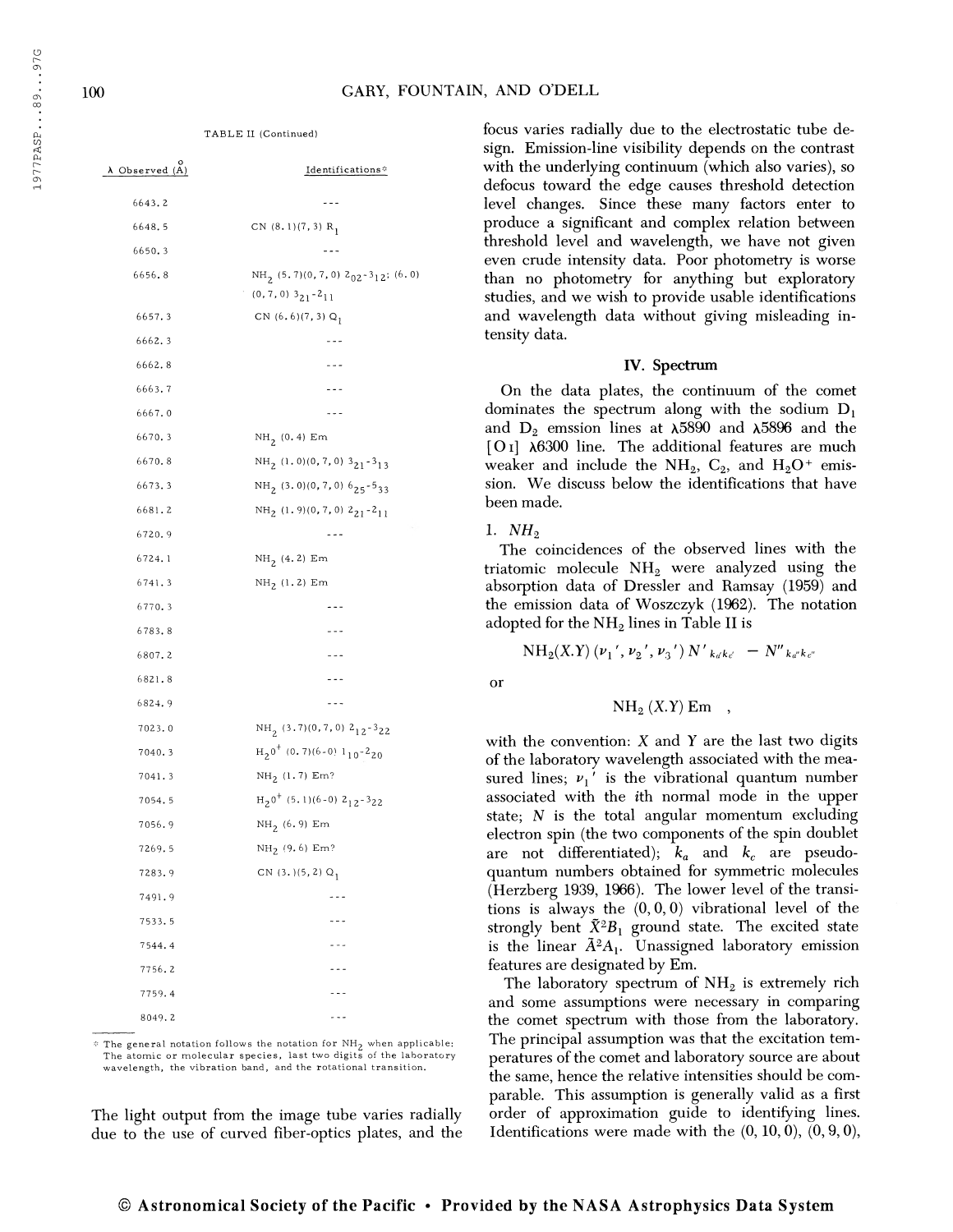Within the stronger bands, a number of intensity anomalies were noted as indicated by missing members. Table III gives a listing of missing members from the strongest bands observed. Only missing lines whose laboratory intensities are comparable to other observed lines are given. As Woszczyk (1962) has noted, the Swings effect can cause the absence of some emission lines due to a solar absorption feature appearing at the Doppler-shifted wavelength of the transition exciting the upper state. This interpretation can account for the absence of the  $(0,9,0)$   $2_{21}$ -3<sub>31</sub> and the  $(0, 9, 0)$  3<sub>21</sub>-4<sub>31</sub> which is affected by the coincidence of the Mn  $\lambda$ 6016.6 solar line with the (0, 9, 0)  $2_{21}-1_{11}$ and  $(0, 9, 0)$   $3_{21}$  $-2_{11}$  NH<sub>2</sub> lines. However, this interpretation cannot be applied to the remaining missing

lines. In particular, it certainly cannot apply to those cases where the upper state is noted to give rise to a separate line which is observed (fourth column. Table III). Due to the varying detection threshold of our spectra, we have compared our list of missing  $NH<sub>2</sub>$ lines with the identification list of comet 1957 V (Woszczyk 1962). Eight of the lines were listed as being weak or missing in comet 1957 V even though four of these gave lines from the same upper state in comet West. This means that in both cases we have a genuine discrepancy in applying the believed energy structure of  $NH<sub>2</sub>$  and the resonance fluorescence mechanism to the observations. Of course, a clear-cut delineation of the  $NH<sub>2</sub>$  line discrepancy awaits a higher photometric accuracy study of at least a comparable spectral resolution as that used in this work.

A question mark on Table II indicates that the identifications are with laboratory lines of low intensity which would not be expected in the comet if

#### TABLE III

# MISSING COMETARY  $NH_2$  LINES HAVING

|                                                         |                  |                            | Seen in              |
|---------------------------------------------------------|------------------|----------------------------|----------------------|
| Transition                                              | Wavelength $(A)$ | <b>Upper State Present</b> | Comet Mrkos (1957V)* |
| $(0, 10, 0)$ $2_{12}$ - $2_{02}$                        | 5702.0<br>5703.0 | Yes                        | Yes                  |
| $(0, 10, 0)4_{14}-4_{04}$                               | 5706.9<br>5707.0 |                            | Yes                  |
| $(0, 10, 0)616 - 606$                                   | 5708.3<br>5708.4 |                            | <b>WM</b>            |
| $(0, 10, 0)3_{30} - 2_{20}$                             | 5811.3<br>5811.7 |                            | WМ                   |
| $(0, 9, 0)3_{03} - 2_{11}$                              | 5962.6<br>5962.7 |                            | Yes                  |
| $(0, 9, 0)7_{07}$ -7 <sub>17</sub>                      | 5972.2           | Yes                        | <b>WM</b>            |
| $(0, 9, 0)2_{21} - 1_{11}$                              | 6018.6<br>6020.3 |                            | WM.                  |
| $(0, 9, 0)$ <sup>2</sup> <sub>21</sub> -3 <sub>31</sub> | 6096.7<br>6098.2 |                            | Yes                  |
| $(0, 9, 0)$ <sup>3</sup> $21 - 4$ <sub>31</sub>         | 6108.9<br>6110.0 |                            | WМ                   |
| $(0, 8, 0)7_{16} - 6_{06}$                              | 6240.3<br>6240.6 | Yes                        | WМ                   |
| $(0, 8, 0)3_{12} - 2_{02}$                              | 6274.3<br>6276.0 | Yes                        | Yes                  |

#### STRONG LABORATORY STRENGTHS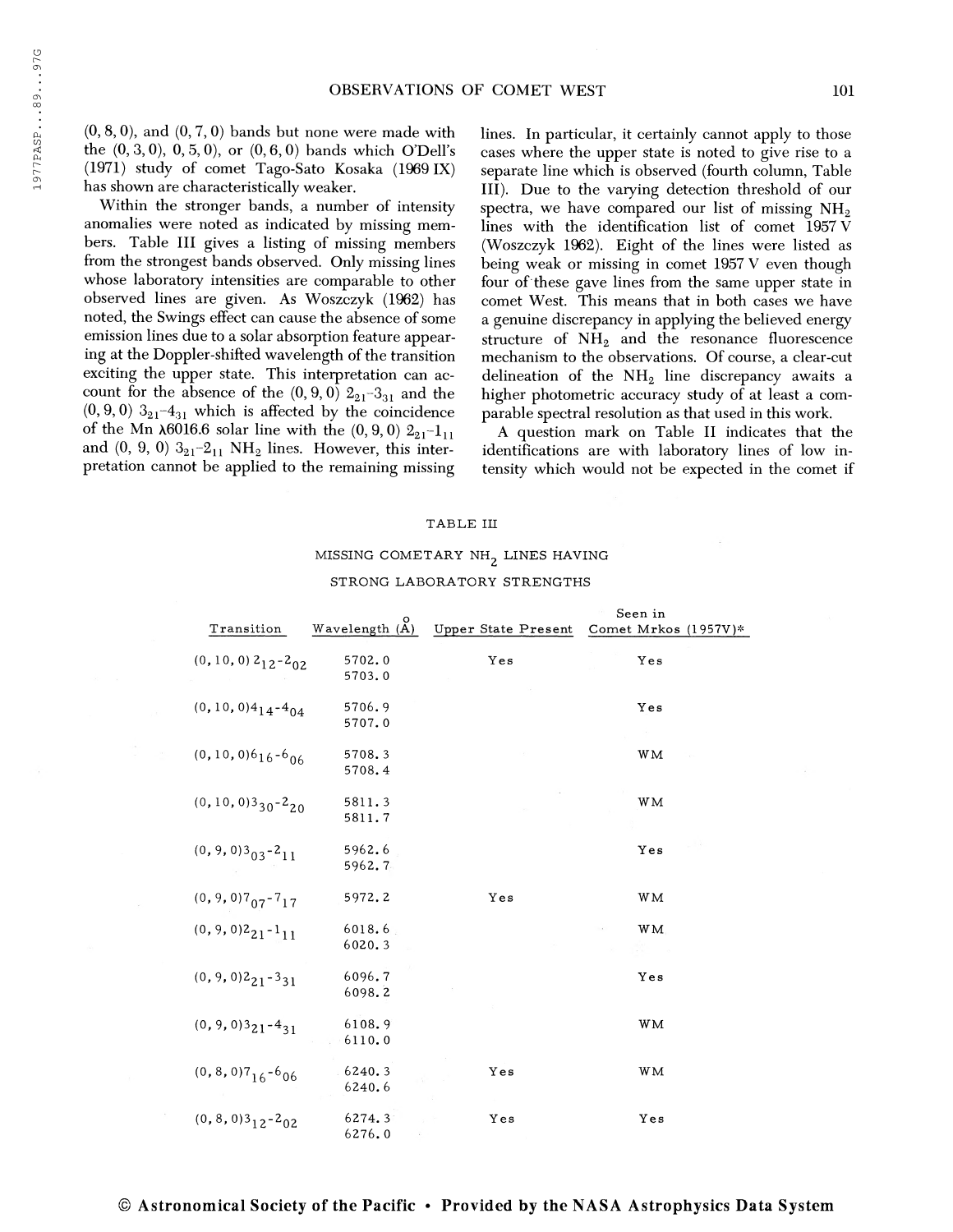| Transition                                                          | Wavelength(A)    |     | Seen in<br>Upper State Present Comet Mrkos (1957V)* |
|---------------------------------------------------------------------|------------------|-----|-----------------------------------------------------|
| $(0, 8, 0)$ <sup>1</sup> <sub>10</sub> -2 <sub>20</sub>             | 6331.6           | Yes |                                                     |
| $(0, 8, 0)$ <sup>2</sup> <sub>12</sub> -3 <sub>22</sub>             | 6344.1<br>6344.1 | Yes | WМ                                                  |
| $(0, 7, 0)$ <sup>1</sup> <sub>10</sub> - <sup>1</sup> <sub>11</sub> | 6618.1<br>6618.1 |     | Yes                                                 |
| $(0, 7, 0)$ 3 <sub>03</sub> -3 <sub>13</sub>                        | 6619.3<br>6619.3 |     | Yes                                                 |
| $(0, 7, 0)$ <sup>3</sup> <sub>21</sub> -2 <sub>11</sub>             | 6652.9<br>6656.0 | Yes | WМ                                                  |
| The state of the<br>$(0, 7, 0)$ <sub>21</sub> -1 <sub>11</sub>      | 6654.6<br>6659.2 | Yes | Yes                                                 |

#### TABLE III (Continued)

\* Yes indicates present, WM means weak or missing Woszczyk (1962).

the intensity distribution was similar to the laboratory sources.

2.  $C_2$ 

The three bandheads  $\lambda$ 5958.7 (4, 6),  $\lambda$ 6122.2 (1, 3), and  $\lambda$ 6480.5 (5,8) of C<sub>2</sub> have been identified, but there were too few correlations between  $C_2$  and comet lines to carry out further analysis on the  $C_2$  molecule.

3.  $H_2O^+$ 

Spectral correlations of  $H_2O^+$  lines with the observed lines in comet West have been analyzed using the data of Wehinger et al. (1974). Thirteen lines have been identified with the  $H_2O^+$  molecule. The predicted intensity distribution in the  $\pi$ -band at 6200 Å and the  $\Sigma$ ,  $\Delta$  complex at 6600 Å show that correlations of the observed lines with the expected most intense lines are relatively strong with the strongest lines of  $\lambda$ 6159,  $\lambda$ 6199, and  $\lambda$ 6563 being observed.

### 4. Atomic Species

Correlations of the cometary lines with atomic transitions were analyzed using the multiplet table of Moore (1959). The following elements were studied,  $H I$ ,  $He I$ ,  $O I$ ,  $[O I]$ ,  $O II$ ,  $[O II]$ ,  $C I$ ,  $[C I]$ ,  $C II$ ,  $N I$ , [N<sub>I</sub>], N<sub>II</sub>, [N<sub>II</sub>], Fe<sub>I</sub>, [Fe<sub>I</sub>], Fe<sub>II</sub>, [Fe<sub>II</sub>], S<sub>i<sub>I</sub>,</sub>  $[Si]$ , Mg<sub>I</sub>, Mg<sub>II</sub>, S<sub>I</sub>,  $[S]$ , S<sub>II</sub>, and  $[S]$ 

The H $\alpha$  (H<sub>I</sub>) identification was made; however, a strong  $H_2O^+$  line also correlates with this cometary feature. The strength of the  $[O<sub>I</sub>]$  lines at 6300 Å and 6364 Â allows for a certain identification of these lines. The Na<sub>I</sub> D<sub>1</sub> and D<sub>2</sub> lines, as well as the  $\lambda$ 6300  $[O<sub>I</sub>]$ , show a marked extension in the antisolar tailward direction. All other identifications were associated with the coma.

The lowest order of multiplets of  $O_{II}$  and  $C_{II}$ , which occur in the spectral range observed, have correlations with measured lines. For On the lines at  $\lambda$ 6721.6 and  $\lambda$ 6640.9 of the 4th multiplet have correlations, and for C<sub>II</sub> the strongest line of the 2nd multiplet at  $\lambda$ 6578.0 has a correlation with a measured line. However, the low number of correlations and other possible identifications for  $\lambda$ 6578 and  $\lambda$ 6721 lead to only tentative correlations with the recombination lines; therefore, they have not been identified in Table II.

#### 5. Molecular Spectra

The following molecular species were searched for correlations without positive identifications: CO,  $H_2$ , N<sub>2</sub>, O<sub>2</sub>, HCO, HNO, NO<sub>2</sub>, and O<sub>3</sub>. Various other molecules that might be expected on the basis of the high cometary abundance of their constituents were also subjected to a literature search. In the case of CH, CH<sup>+</sup>, CN<sup>+</sup>, N<sub>2</sub><sup>+</sup>, NH, NO, OH, OH<sup>+</sup>, O<sub>2</sub><sup>+</sup>, CH<sub>2</sub>,  $C_3$ , and  $H_2O<sup>+</sup>$ , no strong lines would be expected in the observed spectral range.

In summary, we can say that comet West presented the characteristic spectrum of a young comet, showing a strong continuum and several molecular and atomic species, including  $H_2O^+$ . There may be an intensity anomaly in trying to explain the  $NH<sub>2</sub>$  lineemission spectrum as due to single resonance fluoressence. However, a more-detailed theoretical analysis and spectral survey at higher photometric activity are